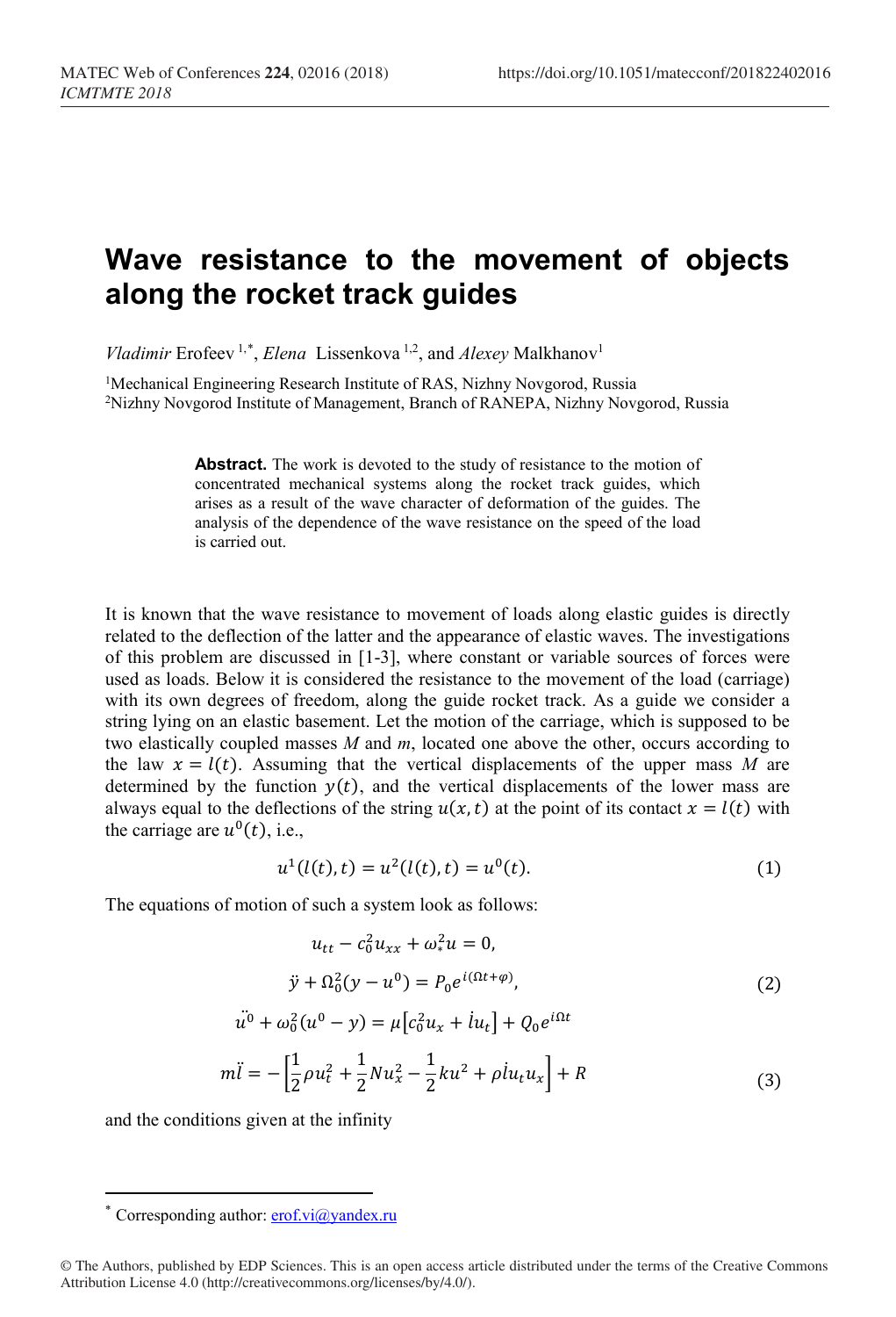$$
|u^{\nu}(x,t)| < W < \infty, x \to \pm \infty, \frac{S^1}{h^1} < \frac{i}{s^2}{h^2} > i,
$$

(which guarantees the absence of any other sources, including at infinity). Here  $c_0 =$  $\sqrt{N/\rho}$  – the speed of wave propagation in a string without taking into account the basement,  $\omega_*$ – the lowest frequency of oscillation of a string, due to the presence of an elastic basement,  $\Omega_0 = \sqrt{k_0 / M}$ ,  $\omega_0 = \sqrt{k_0 / m}$  – partial frequencies of oscillations of the object, determined without taking into account the influence of the string,  $\mu = \rho/m$ ,  $\rho$  – string density,  $\Omega$  – forcing frequency,  $Q_0 = q_{01}/m$ ,  $P_0 = q_{02}/M$ ,  $q_{01}, q_{02}$  – the amplitudes of the forcing forces applied to the lower and upper masses, respectively,  $\varphi$  – phase shift,  $S/h$  – energy transfer rate [4],  $h$  – energy density,  $S$  – energy flux density. The square brackets denote the difference between the limiting values, the quantities in them, to the right and left of the contact point.

Equation (3) describes the movement of the carriage along the string under the influence of an external force R and the longitudinal component of the reaction forces from the side of the guide (wave pressure forces)  $F_{pr} = -\left[\frac{1}{2}\rho u_t^2 + \frac{1}{2}Nu_x^2 - \frac{1}{2}ku^2 + \rho l u_t u_x\right]$ .

Consequently, carriage that moves with a constant speed  $(i = V = const)$  experiences the resistance to the movement from the elastic part of the system with a force

$$
F = -F_{pr} = \left[\frac{1}{2}\rho u_t^2 + \frac{1}{2}Nu_x^2 - \frac{1}{2}ku^2 + \rho Vu_t u_x\right].
$$
 (4)

We will seek functions describing the steady-state forced oscillations of the system in the form  $u^{\nu}(x,t) = A^{\nu} \exp{i(\omega^{\nu} t - k^{\nu} x)}$ ,  $y(t) = B \exp(i\Omega t)$ .

We obtain the following exact solution of problem  $(1)$  -  $(3)$ , depending on the speed of the carriage. When  $V < V_* = c_0 \sqrt{1 - (\Omega/\omega_*)^2}$ ,  $0 \le \Omega < \omega_*$ , wave numbers and frequencies of waves on the left and right of the moving source are complex. Consequently, the field of transverse displacements is localized near the carriage, and it decreases as it moves away from it

$$
u(x,t)
$$
  
= 
$$
\begin{cases} A \exp\left(-\omega_{*}\sqrt{V_{*}^{2}-V^{2}}(c_{0}^{2}-V^{2})^{-1}(Vt-x)\right)\cos(\Omega(c_{0}^{2}t-Vx)(c_{0}^{2}-V^{2})^{-1}+\psi_{1}), x < Vt \\ A \exp\left(-\omega_{*}\sqrt{V_{*}^{2}-V^{2}}(c_{0}^{2}-V^{2})^{-1}(x-Vt)\right)\cos(\Omega(c_{0}^{2}t-Vx)(c_{0}^{2}-V^{2})^{-1}+\psi_{1}), x > Vt \end{cases}
$$
  

$$
A = \Delta_{A}\Delta^{-1}, \Delta_{A} = \sqrt{P_{0}^{2}\omega_{0}^{4} + 2Q_{0}P_{0}\omega_{0}^{2}(\Omega_{0}^{2}-\Omega^{2})\cos\varphi + Q_{0}^{2}(\Omega_{0}^{2}-\Omega^{2})^{2}},
$$
  

$$
\Delta = -\omega_{0}^{2}\Omega^{2} + (\Omega_{0}^{2}-\Omega^{2})(-\Omega^{2}+2\mu\omega_{*})\sqrt{V_{*}^{2}-V^{2}},
$$
  

$$
\psi_{1} = 2\arctan\left(\frac{\Delta_{A} - Q_{0}(\Omega_{0}^{2}-\Omega^{2}) - P_{0}\omega_{0}^{2}\cos\varphi}{P_{0}\omega_{0}^{2}\sin\varphi}\right)
$$

The vibration of the upper mass of the crew is described by a function

$$
y(t) = \Delta_B \Delta^{-1} \cos(\Omega t + \psi),
$$

$$
\Delta_B = \left\{ P_0^2 \left( \omega_0^2 - \Omega^2 + 2\mu \omega_* \sqrt{V_*^2 - V^2} \right)^2 + 2Q_0 P_0 \Omega_0^2 \left( \omega_0^2 - \Omega^2 + 2\mu \omega_* \sqrt{V_*^2 - V^2} \right) \cos \varphi + Q_0^2 \Omega_0^4 \right\},\
$$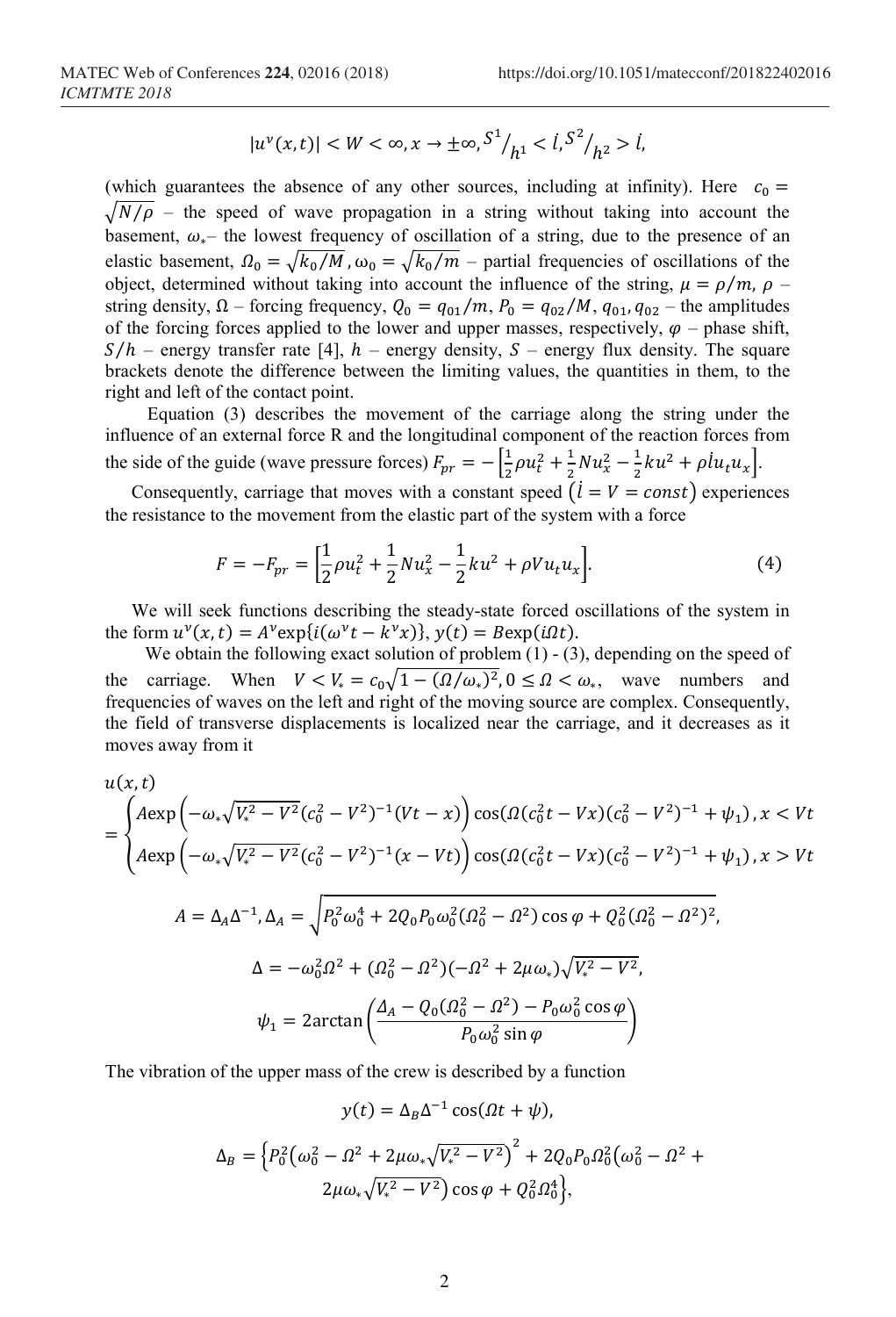$$
\psi = 2\arctan\left(\frac{\Delta_B - Q_0 \Omega_0^2 - P_0(\omega_0^2 - \Omega^2 + 2\mu \omega_* \sqrt{V_*^2 - V^2})\cos\varphi}{P_0(\omega_0^2 - \Omega^2 + 2\mu \omega_* \sqrt{V_*^2 - V^2})\sin\varphi}\right)
$$

We note that the amplitudes of the oscillations of the masses m and M can take both unbounded and zero values, i.e. for them in the field of parameters  $V < V_* =$  $c_0\sqrt{1-(\Omega/\omega_*)^2}$  resonance and antiresonance phenomena are possible.

It follows from the above formulas that unlimited displacements are achieved at velocities

$$
V = \sqrt{V_*^2 - \frac{\Omega^4 (\omega_0^2 + \Omega_0^2 - \Omega^2)^2}{4\mu^2 \omega_*^2 (\Omega_0^2 - \Omega^2)^2}} < V_*.
$$

Absence of fluctuations of the lower mass of the carriage is possible in the following cases:

a) if the upper mass of the carriage is not influenced by the transverse force  $P_0 = 0$ , and the frequency of the force action on the lower mass coincides with the natural oscillation frequency of the upper mass  $\Omega = \Omega_0$ .

b) the given amplitudes of the forces acting on both masses are connected with a relation  $\frac{P_0}{Q_0} = \pm \frac{\Omega^2 - \Omega_0^2}{\omega_0^2}$  $\frac{-u_0}{\omega_0^2}$ . The upper sign corresponds to the situation when the phase shift between forces is absent  $\varphi = 0$  and  $> \Omega_0$ , and the lower –  $\varphi = \pi$  and  $\Omega < \Omega_0$ .

Dynamic suppression of vibrations of the upper mass of the carriage occurs, for example, if the transverse force does not act on the lower mass  $Q_0 = 0$ , and the movement of the carriage occurs at the following speed  $V = \sqrt{V_*^2 - \frac{\Omega^4}{4\mu^2 \omega_*^2}} < V_*$ .

The deflection profile of the string is symmetrical with respect to the moving carriage with the speed  $V \lt V_*$ , as a result of which the constant component of the wave resistance force is zero.

In all other cases, the constant component of the resistance to the motion is different from zero. This is due to the asymmetry of the deflection profile of the guide due to the excitation of waves, whose frequencies and wave numbers are determined by formulas

$$
\omega_{1,2} = \frac{c_0^2 \Omega \pm V \sqrt{V^2 \omega_*^2 - c_0^2 \omega_*^2 + \Omega^2 c_0^2}}{c_0^2 - V^2}, k_{1,2} = \frac{V \Omega \pm \sqrt{V^2 \omega_*^2 - c_0^2 \omega_*^2 + \Omega^2 c_0^2}}{c_0^2 - V^2}
$$

When  $V_{*} < V < c_0$  ( $0 < \Omega < \omega_*$ ) there is a so-called ["deceleration radiation"](https://www.multitran.ru/c/m.exe?t=410661_1_2&s1=%F2%EE%F0%EC%EE%E7%ED%EE%E5%20%E8%E7%EB%F3%F7%E5%ED%E8%E5), when a stationary source does not excite waves, since  $\Omega < \omega_*$ , but, moving with speed  $V > V_*$ , begins to excite them, experiencing deceleration effect. One of the excited waves (highfrequency) runs in front of the source, and the other (low-frequency) waves follows it. As a result, after finding the amplitudes of these waves, the deflection function will have the form:

$$
u(x,t) = \begin{cases} A\cos(\omega_1 t - k_1 x + \psi_1), x < Vt \\ A\cos(\omega_2 t - k_2 x + \psi_1), x > Vt \end{cases} \tag{5}
$$

Here

$$
A = \Delta_A \Delta^{-1}, \Delta_A = \sqrt{P_0^2 \omega_0^4 + 2Q_0 P_0 \omega_0^2 (\Omega_0^2 - \Omega^2) \cos \varphi + Q_0^2 (\Omega_0^2 - \Omega^2)^2},
$$
  

$$
\Delta = \{ (\omega_0^2 + \Omega_0^2 - \Omega^2)^2 \Omega^4 + 4\mu^2 \omega_*^2 (\Omega_0^2 - \Omega^2)^2 (V^2 - V_*^2) \}^{1/2},
$$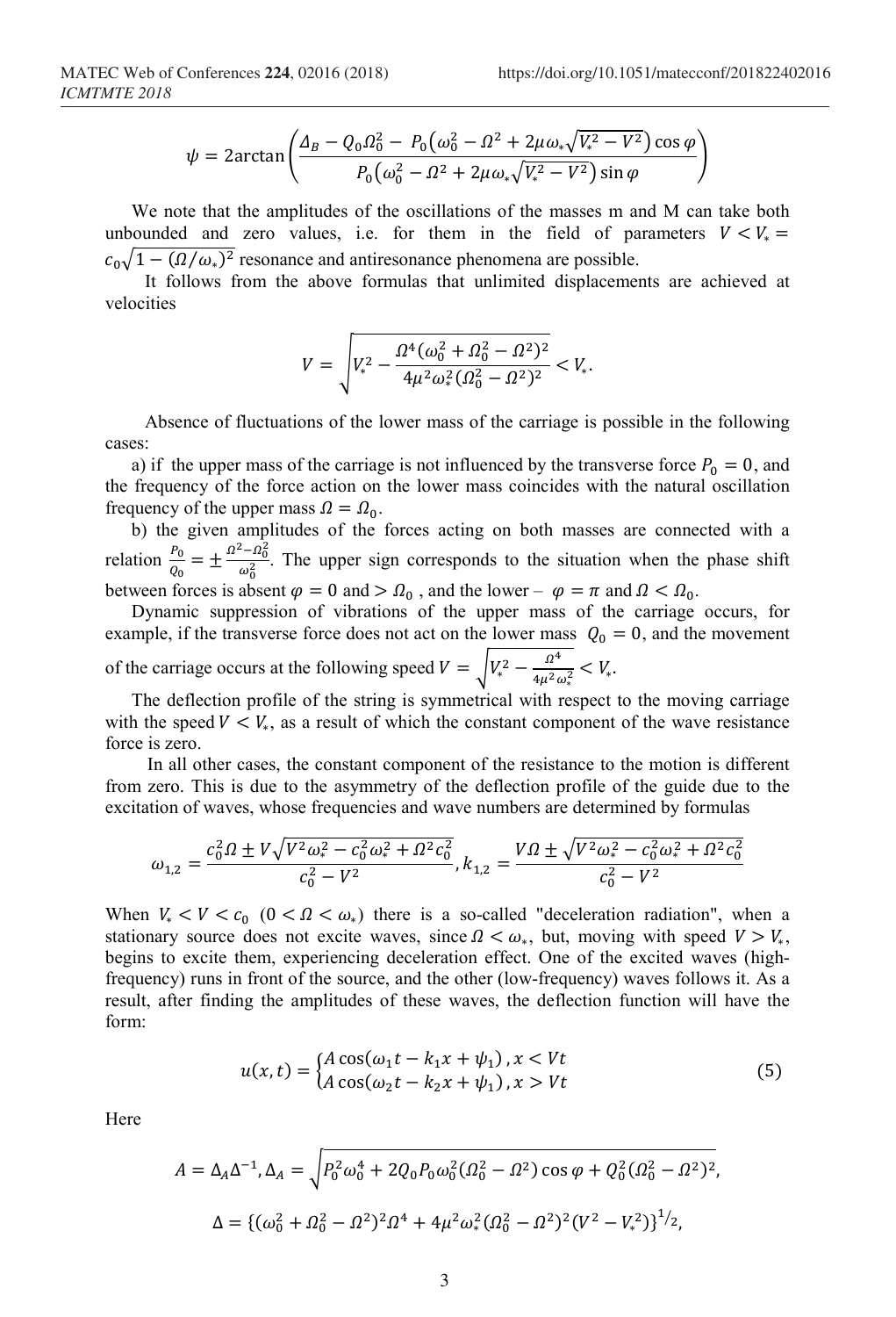$$
\psi_1 = 2\arctan\left(\frac{\Delta_A \Delta - (\alpha_1 \gamma + \beta_1 \delta)}{\beta_1 \gamma - \alpha_1 \delta}\right)
$$

Oscillations of the upper mass occur according to law

$$
y(t) = \sqrt{\alpha^2 + \beta^2} \Delta^{-1} \cos(\Omega t + \psi),
$$

where  $\alpha_1 = Q_0(\Omega_0^2 - \Omega^2) + P_0 \omega_0^2(\Omega_0^2 - \Omega^2) \cos \varphi$ ,  $\beta_1 = P_0 \omega_0^2 \sin \varphi$ ,  $\gamma = -(\omega_0^2 + \Omega_0^2 - \Omega^2)$  $\Omega^2$ ) $\Omega^2$ ,  $\delta = 2\mu\omega_* (\Omega_0^2 - \Omega^2)\sqrt{V^2 - V_*^2}$ ,  $\psi = 2\arctan\left(\frac{\sqrt{\alpha^2 + \beta^2\Delta - (\alpha \gamma + \beta \delta)}}{\beta \gamma - \alpha \delta}\right)$ ,  $\alpha = Q_0 \Omega_0^2 +$  $(\omega_0^2 - \Omega^2) P_0 \cos \varphi - 2\mu \omega_* \sqrt{V^2 - V_*^2 P_0} \sin \varphi$ ,  $\beta = (\omega_0^2 - \Omega^2) P_0 \sin \varphi +$  $2\mu\omega_*\sqrt{V^2-V_*^2P_0}\cos\varphi$ .

Since when  $V_* < V$  in the system there is a radiation of energy, and, consequently, its loss, it leads to the limitation of resonant "peaks".

Substituting (5) into (4), and averaging over the oscillation frequency of the object, we obtain the expression for the constant component of the wave resistance force

$$
\langle F \rangle = \frac{\rho \Omega V \omega_* \sqrt{V^2 - V_*^2} \Delta_A^2}{(c_0^2 - V^2) \Delta^2}.
$$
\n
$$
(6)
$$

When  $0 \leq \Omega < \omega_*$ ,  $V > c_0$ , in contrast to the previous case, both waves run after the source, following it, and the solutions will be as follows:

$$
u(x,t) = \begin{cases} A\{\cos(\omega_1 t - k_1 x + \psi_1) - \cos(\omega_2 t - k_2 x + \psi_1)\}, x < Vt \\ 0, x > Vt \end{cases}
$$
\n
$$
A = \Delta_A \Delta^{-1}, \Delta_A = \sqrt{P_0^2 \omega_0^4 + 2Q_0 P_0 \omega_0^2 (Q_0^2 - \Omega^2) \cos \varphi + Q_0^2 (Q_0^2 - \Omega^2)^2},
$$
\n
$$
\Delta = 2(Q_0^2 - \Omega^2)\mu \omega_* \sqrt{V^2 - V_*^2}, \psi_1 = 2 \arctan\left(\frac{P_0 \omega_0^2 \sin \varphi - \Delta_A}{Q_0 (Q_0^2 - \Omega^2) + P_0 \omega_0^2 \cos \varphi}\right),
$$
\n
$$
y(t) = P_0 (Q_0^2 - \Omega^2)^{-1} \cos(\Omega t + \varphi).
$$

We note that this also applies to the case corresponding to the Vavilov-Cherenkov effect [5], when the waves are excited by a source of zero frequency  $(2 = 0)$ , that moves with with a "supercritical" speed  $(V > c_0)$ .

The average value of the wave resistance to movement force is:

$$
\langle F \rangle = \frac{\rho \{ P_0^2 \omega_0^4 + 2Q_0 P_0 \omega_0^2 (\Omega_0^2 - \Omega^2) \cos \varphi + Q_0^2 (\Omega_0^2 - \Omega^2)^2 \}}{4\mu^2 (V^2 - c_0^2)(\Omega_0^2 - \Omega^2)^2}.
$$
\n<sup>(7)</sup>

We introduce dimensionless variables:

$$
\overline{V} = \frac{V}{c_0}, \overline{\Omega} = \frac{\Omega}{\mu c_0}, \overline{\Omega_0} = \frac{\Omega_0}{\mu c_0}, \overline{\omega_0} = \frac{\omega_0}{\mu c_0}, \overline{\omega_*} = \frac{\omega_*}{\mu c_0}, \overline{F} = \frac{\mu^2 c_0^2 \langle F \rangle}{Q_0^2 \rho}.
$$

In the Fig. 1(a, b) there are depicted the dependences of the constant component of the resistance force of waves from the speed of movement of the carriage with different ratios between the values of the parameters  $\overline{\omega_*}, \overline{\Omega_0}, \overline{\omega_0}$ , characterizing the elastic-inertial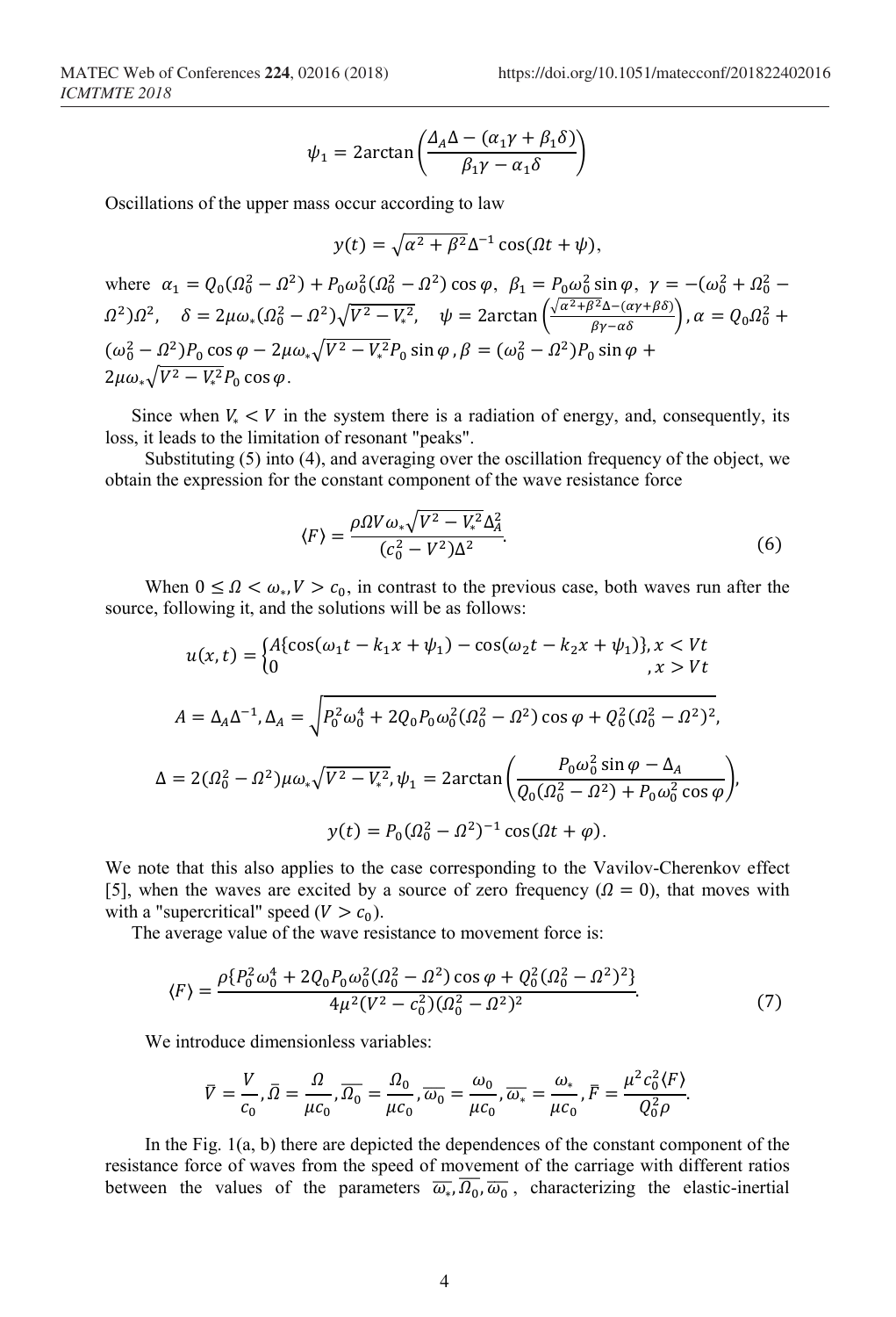properties of the string and carriage. Here for certainty  $\overline{\omega_0} < \Omega_0$ , and the value of  $\overline{\omega_*}$  varies in the plane  $(\bar{V}, \bar{\Omega})$ .



**Fig. 1.** Constant component of the wave resistance force, depending on the speed of the carriage for the case  $\Omega < \omega_*$ : a)  $\overline{\omega_0} = 0.2$ ,  $\Omega_0 = 0.6$ ,  $\overline{\omega_*} = 0.4$ ,  $\varphi = \pi/6$ ,  $P_0/Q_0 = 0.5$ ,  $\Omega = 0.23$ ; b)  $\overline{\omega_0} = 0.23$  $0.2, \Omega_0 = 0.6, \overline{\omega_*} = 0.4, \varphi = \pi/6, P_0/Q_0 = 0.5, \Omega = 0.25$ 

For the soft basement  $\omega_* < \sqrt{\omega_0^2 + \Omega_0^2}$  there are two possibilities:  $\omega_* < \Omega_0$ ,  $\omega_* > \Omega_0$ . If  $\omega_* < \Omega_0 < \sqrt{\omega_0^2 + \Omega_0^2}$  at speed values  $V_* < V < c_0$  there is there is a single frequency for which it is indicative that if the frequency of external influence does not exceed it, then there is a falling section (Fig. 1a) on the characteristic of the dependence of the wave resistance force on the speed of the motion of the carriage, which indicates the possible existence of instability. With the growth of the this frequency the falling section is absent in the interval  $V_* < V < c_0$  (Fig. 1b). If  $\Omega_0 < \omega_* < \sqrt{\omega_0^2 + \Omega_0^2}$ , then there are two frequencies (there is no falling part on the characteristic if the frequency of the external influence falls within the interval between these frequencies). With a sufficiently rigid basement  $\omega_*$  >  $\sqrt{\omega_0^2 + \Omega_0^2}$  such frequencies will be three.

In the case  $\Omega > \omega_*$  when  $0 \le V < c_0$  the usual Doppler effect takes place, namely: a moving source emits one wave along its motion with frequency  $\omega_1 > \Omega$  and one in the opposite direction with frequency  $\omega_2 < \Omega$ .

The increase of the speed of the carriage  $V > c_0$  leads to the fact that both waves propagate behind the object, in the region  $x \leq Vt$ , which corresponds to the so-called "complex" Doppler effect. Determining the constant component of the wave resistance force to the motion of the carriage, we obtain

$$
= \begin{cases} \frac{\rho \Omega V \sqrt{V^2 \omega_*^2 + \Omega^2 c_0^2 - c_0^2 \omega_*^2} \{P_0^2 \omega_0^4 + 2Q_0 P_0 \omega_0^2 (\Omega_0^2 - \Omega^2) \cos \varphi + Q_0^2 (\Omega_0^2 - \Omega^2)^2\}}{(c_0^2 - V^2) \{(\Omega^4 - \Omega^2 \Omega_0^2 - \Omega^2 \omega_0^2)^2 + 4\mu^2 (\Omega_0^2 - \Omega^2)^2 (V^2 \omega_*^2 + \Omega^2 c_0^2 - c_0^2 \omega_*^2)\}} & , V < \\ \frac{\rho \{P_0^2 \omega_0^4 + 2Q_0 P_0 \omega_0^2 (\Omega_0^2 - \Omega^2) \cos \varphi + Q_0^2 (\Omega_0^2 - \Omega^2)^2\}}{4\mu^2 (\Omega_0^2 - \Omega^2)^2 (V^2 - c_0^2)}, & V > c_0 \end{cases} \tag{8}
$$

The dependence corresponding to formula (8) is shown in Fig. 2.